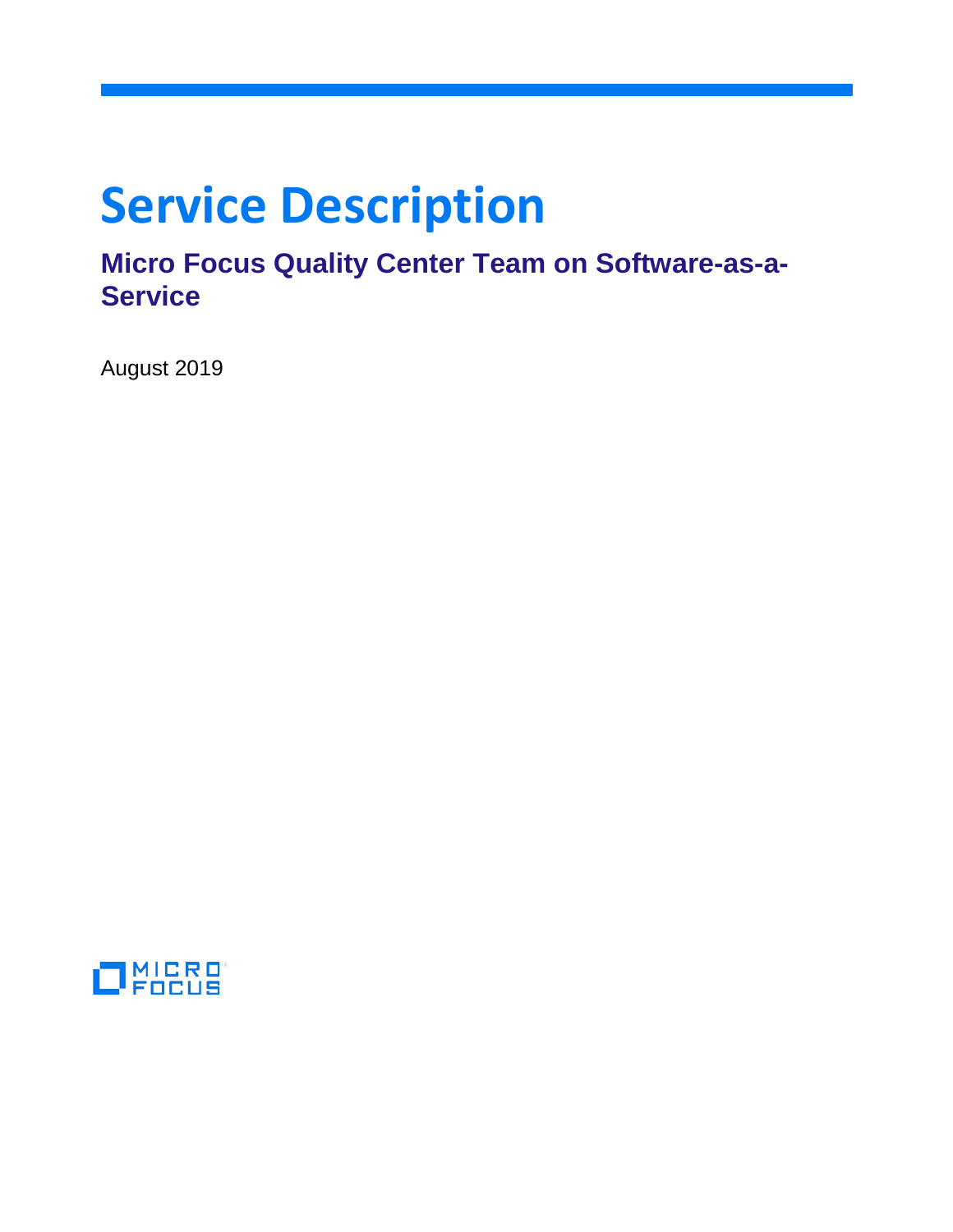# **Contents**

This Service Description describes the components and services included in Micro Focus Quality Center Team on Software-as-a-Service (which also may be referred to as "SaaS"). Unless otherwise agreed to in writing this Service Description is subject to the Micro Focus Customer Terms for Software-as-a-Service or the applicable Micro Focus Pass-Through Terms and represents the only binding terms governing Micro Focus International plc and its affiliates ("Micro Focus") respective obligations regarding its provision of this SaaS to the end-user customer. Any other descriptions of the features and functions of the SaaS, public statements, including advertisements, shall not be deemed as additional features or functionalities that Micro Focus is required to deliver.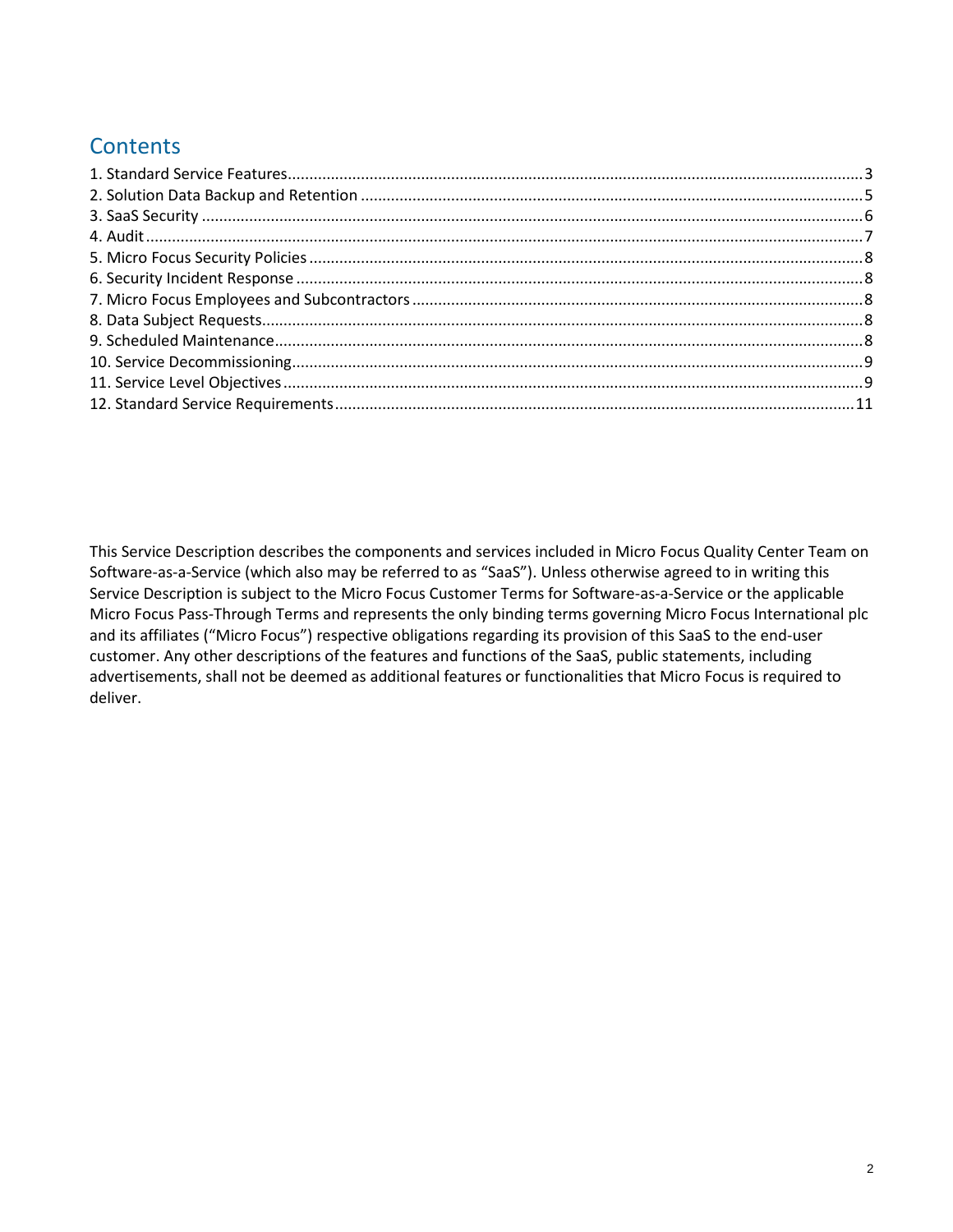# <span id="page-2-0"></span>**1. Standard Service Features**

## **1.1 High Level Summary**

Micro Focus Quality Center Team is a remotely delivered engagement that provides to a customer a managed environment of Micro Focus Quality Center Team application. Micro Focus oversees the configuration and implementation of Micro Focus Quality Center Team on SaaS and delivers ongoing infrastructure, application, and support service remotely.

# **1.2 SaaS service delivery components**

| <b>SaaS Delivery Components</b>                                 |
|-----------------------------------------------------------------|
| 1 One Quality Center on SaaS production instance                |
| 2 2 projects for every full Quality Center Team on SaaS<br>user |
| 3 1 TB storage                                                  |

#### **1.4 Architecture Components**

Micro Focus deploys the Micro Focus Quality Center Team on SaaS using shared infrastructure platform, monitors the system for 24x7 availability, and provides related 24x7 infrastructure support, including application version upgrades. The customer accesses Micro Focus Quality Center Team on SaaS application through the Internet (HTTPS). In addition, Micro Focus provides ongoing expertise to assist the customer with utilizing and maintaining Micro Focus Quality Center Team application over time. This includes providing remote mentoring to the customer administrators, performing reviews for proposed changes, and providing ongoing guidance to help the customer derive the most value from Micro Focus Quality Center Team deployment. Micro Focus provides customers up to two instances: one Micro Focus Quality Center Team on SaaS production and one testing instance. Micro Focus provisions the service on a shared infrastructure, including network, hardware, and software that are necessary to support the Micro Focus Quality Center Team on SaaS application. Onsite components are installed and configured by the customer or customer-contracted consultants. Micro Focus does not operate onsite components or third-party integrations on behalf of the customer and will not commit to any SLO for these services.

# **1.5 Application Administration**

Micro Focus SaaS management interface (instead of Site Admin)

Self-service administration is available via the Micro Focus SaaS Administration Console with the following key features: flexible and scalable user management, project management, credential management, security policy enforcement, role segregation and definition, and audit trail management.

#### **1.6 Service Components**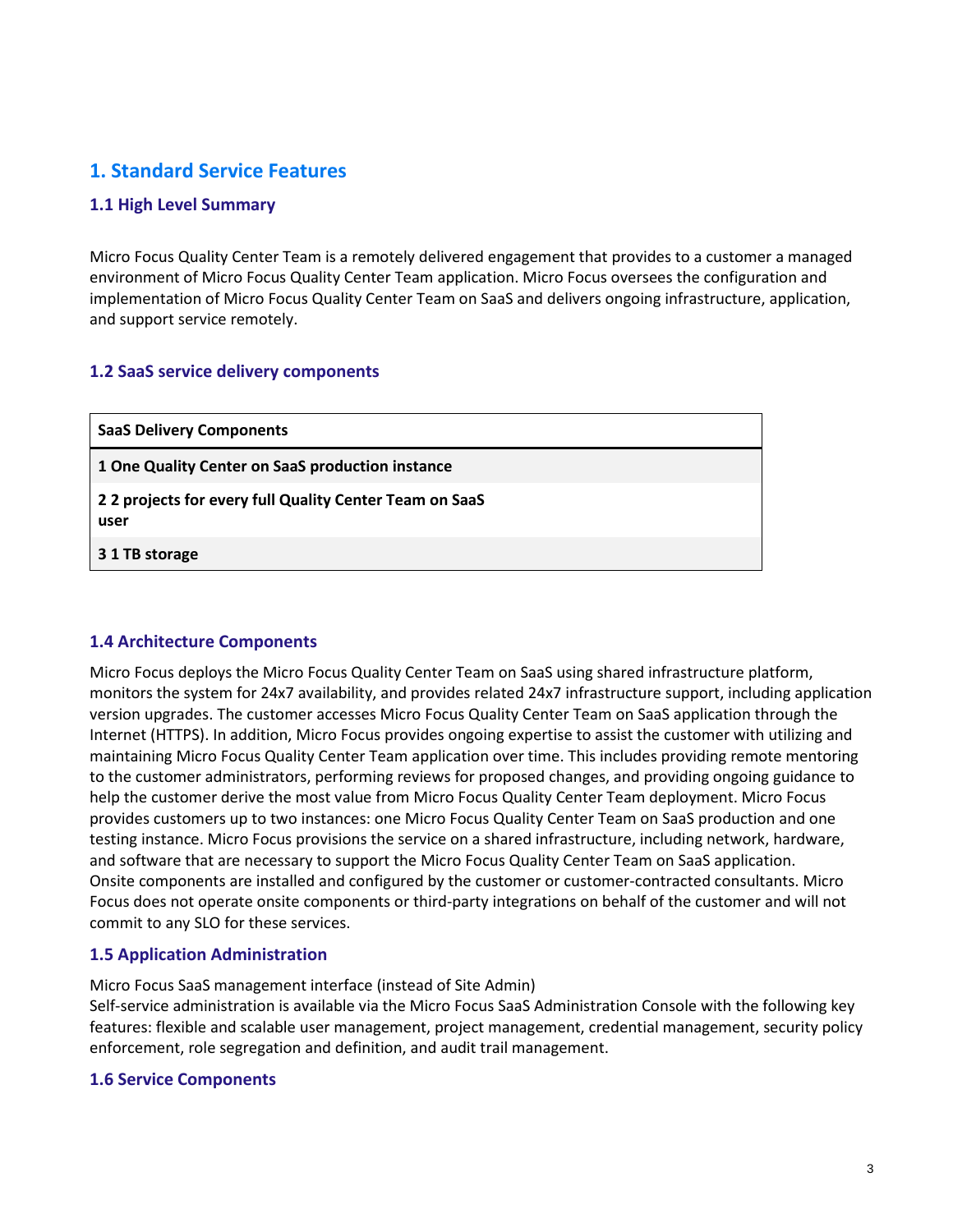Micro Focus offers the following core SaaS support and operational services as part of Micro Focus Quality Center Team on Software-as-a-Service

# **1.7 Service Support**

The Customer may contact Micro Focus through a variety of methods such as online support tickets or telephone. The Micro Focus Support Team will either provide support to the Customer directly or coordinate delivery of this support.

Online support is available at: <https://home.software.microfocus.com/myaccount/>

Product support is available from the Micro Focus Quality Center Team Community at: <https://community.softwaregrp.com/t5/Quality-Center-ALM/ct-p/sws-QC> and [https://admhelp.microfocus.com](https://admhelp.microfocus.com/).

Additional custom support, education or services can be purchased via FlexCare credits: <https://www.microfocus.com/en-us/services/flexible-credits>

Micro Focus staffs and maintains a 24x7x365 Service Operations Center, which will be the single point of contact for all issues related to the support for Micro Focus Quality Center Team on Software-as-a-Service for the Customer. The customer will maintain a list of authorized users who may contact Micro Focus for support. The customer's authorized users may contact Micro Focus for support via the Web portal or telephone 24 hours a day, 7 days a week.

Service Features:

- System Availability SLO of 99.9%
- Customer Success Manager Services
- Solution Expert Services
- Welcome Package
- Technical Enablement and Pre-recorded enablement videos
- Email and Online Notifications
- On boarding: Kick off meeting, handover of support materials, verification of online access, service goals, discussion of training requirements
- Version Updates
- Regular Service Reviews to review service quality and to provide feedback on improvements required
- Regular Adoption Reviews to plan how best to adopt product features and best practices based on your business objectives.

#### **1.8 Service Monitoring**

Micro Focus monitors Micro Focus Quality Center Team on Software-as-a-Service solution components 24x7 availability. Micro Focus uses a centralized notification system to deliver proactive communications about application changes, outages and scheduled maintenance. Alerts and notifications are available to the Customer online at:<http://software.microfocus.com/myaccount/>

#### **1.9 Capacity and Performance Management**

The architecture allows for addition of capacity to applications, databases and storage.

#### **1.10 Operational Change Management**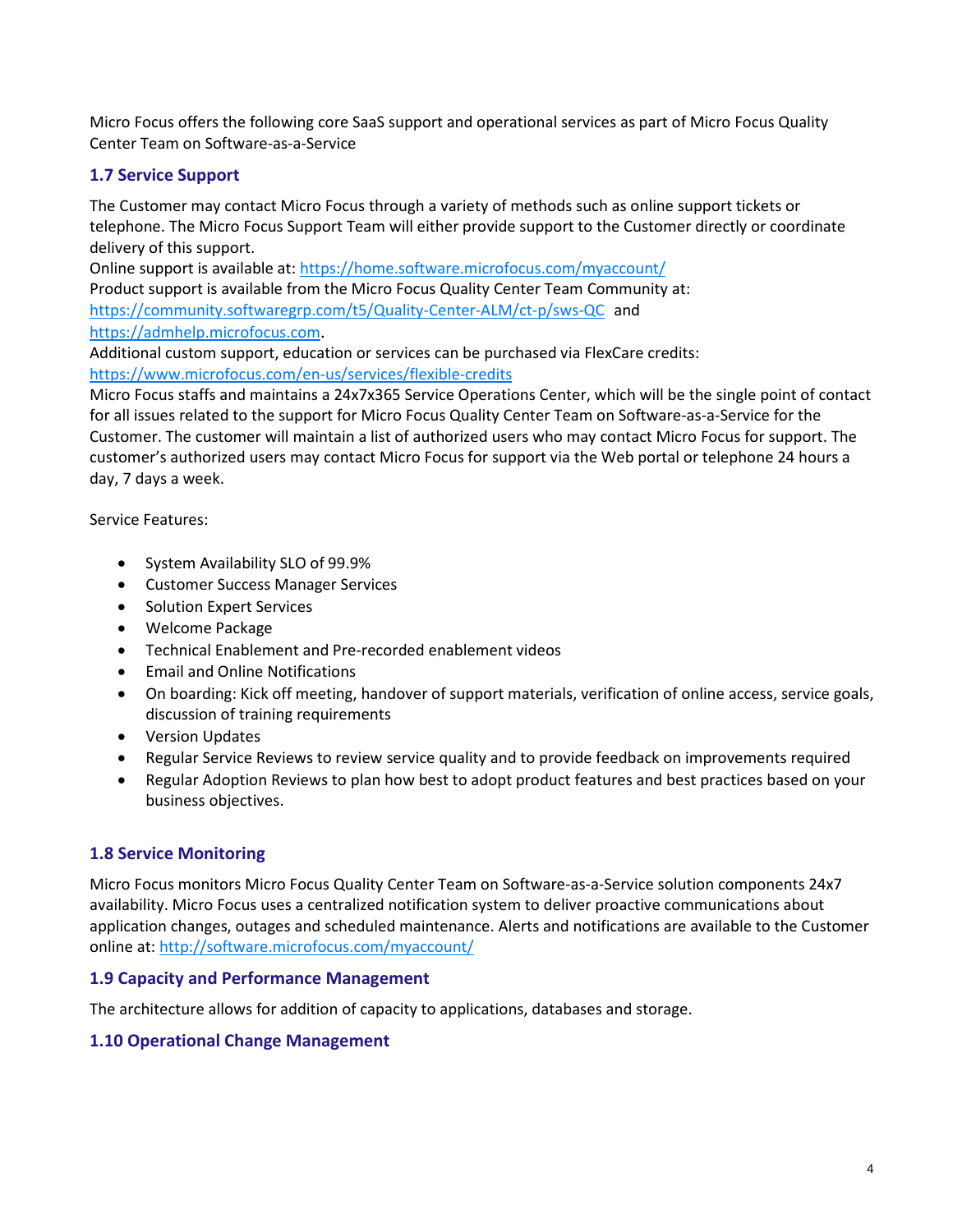Micro Focus follows a set of standardized methodologies and procedures for efficient and prompt handling of changes to SaaS infrastructure and application, which enables beneficial changes to be made with minimal disruption to the service.

# <span id="page-4-0"></span>**2. Solution Data Backup and Retention**

The data backup and retention described in this section are part of Micro Focus's overall business continuity management practices designed to attempt to recover availability to Customer of Quality Center Team on Software-as-a-Service and access to the Quality Center Team on Software-as-a-Service Customer data, following an outage or similar loss of service.

The following types of Customer-specific data are included in the Quality Center Team on Software-as-a-Service database that resides in the Micro Focus SaaS environment: Customer inserted data (for example attachments, scripts, documents and files).

The Data Backup Frequency is one (1) day and Micro Focus performs that daily backup of the Quality Center Team on Software-as-a-Service database (including configuration data). The Backup Retention Time is seven (7) days, meaning Micro Focus retains each daily backup for the most recent seven (7) days ("Data Retention Time").

Micro Focus's standard storage and backup measures are Micro Focus's only responsibility regarding the retention of this data, despite any assistance or efforts provided by Micro Focus to recover or restore Customer's data. Customer may request via a service request for Micro Focus to attempt to restore such data from Micro Focus's most current backup. Micro Focus will be unable to restore any data not included in the database (not properly entered by the user, or lost or corrupted etc.) at the time of backup or if Customer´s request comes after the Data Retention Time of such backup.

Project restores due to corruption are provided throughout the term of service. Up to three project restores due to user error are provided per annual subscription. Restore requests should be submitted through Micro Focus SaaS support team. Restored projects may either be placed in a temporary domain for view access or may overwrite a production version of the project, per customer guidance. The Micro Focus Customer Success Manager also provides project setup best practices. Additional project restores are available for an additional fee.

# **2.1 Disaster Recovery**

1. Business Continuity Plan

Micro Focus SaaS continuously evaluates different risks that might affect the integrity and availability of Micro Focus SaaS. As part of this continuous evaluation, Micro Focus SaaS develops policies, standards and processes that are implemented to reduce the probability of a continuous service disruption. Micro Focus documents its processes in a business continuity plan ("BCP") which includes a disaster recovery plan ("DRP"). Micro Focus utilizes the BCP to provide core Micro Focus SaaS and infrastructure services with minimum disruption. The DRP includes a set of processes that Micro Focus SaaS implements and tests Micro Focus SaaS recovery capabilities to reduce the probability of a continuous service interruption in the event of a service disruption.

#### 2. Backups

Micro Focus SaaS performs both on-site and off-site backups with a 24 hours recovery point objective (RPO). Backup cycle occurs daily where a local copy of production data is replicated on-site between two physically separated storage instances. The backup includes a snapshot of production data along with an export file of the production database. The production data is then backed up at a remote site. Micro Focus uses storage and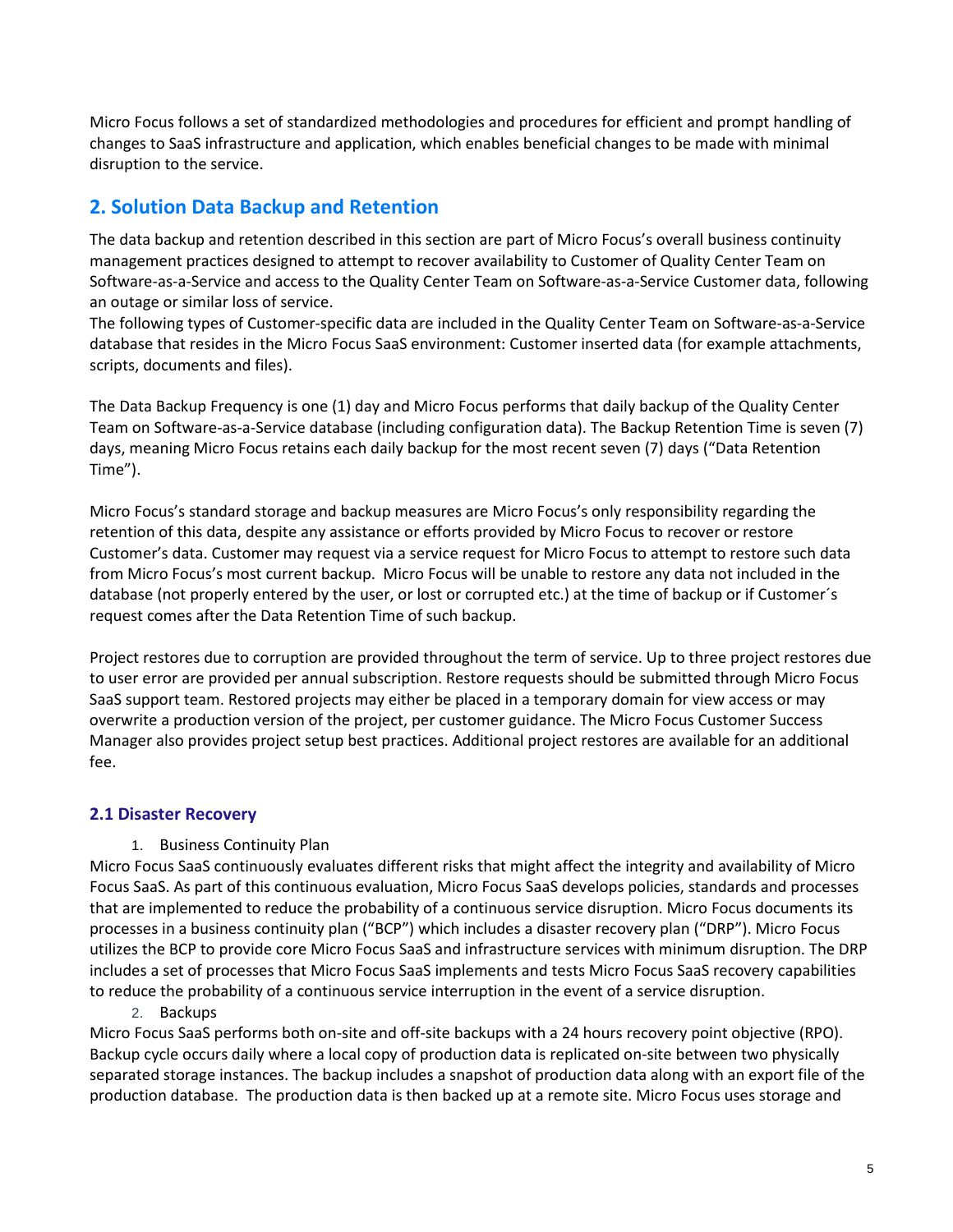database replication for its remote site backup process. The integrity of backups are validated by (1) real time monitoring of the storage snapshot process for system errors, (2) validating CHECKSUM at the end of a backup process to assure the same number of bits exists on both source and destination storage systems, and (3) and annual restoration of production data from an alternate site to validate both data and restore flows integrity.

# <span id="page-5-0"></span>**3. SaaS Security**

Micro Focus maintains an information and physical security program designed to protect the confidentiality, availability and integrity of Customer Personal Data and confidential information (the "Micro Focus Security Program").

# **3.1 Technical and Organizational Measures**

This section describes Micro Focus´s standard technical and organizational measures, controls and procedures, which are intended to help protect the Customer-provided SaaS Data.

Micro Focus regularly tests and monitors the effectiveness of its controls and procedures. No security measures are or can be completely effective against all security threats, present and future, known and unknown. The measures set forth in this section may be modified by Micro Focus, but represent a minimum standard. Customer remains responsible for determining the sufficiency of these measures.

# **3.2 Physical Access Controls**

Micro Focus maintains physical security standards designed to prohibit unauthorized physical access to the Micro Focus equipment and facilities used to provide SaaS and include Micro Focus data centers and data centers operated by third parties. This is accomplished through the following practices:

- presence of on-site security personnel on a 24x7 basis;
- use of intrusion detection systems;
- use of video cameras on access points and along perimeter;
- Micro Focus employees, subcontractors and authorized visitors are issued identification cards that must be worn while on premises;
- monitoring access to Micro Focus facilities, including restricted areas and equipment within facilities;
- maintaining an audit trail of access.

# **3.3 Access Controls**

Micro Focus maintains the following standards for access controls and administration designed to make Customer-provided SaaS Data accessible only by authorized Micro Focus personnel who have a legitimate business need for such access:

- secure user identification and authentication protocols;
- authentication of Micro Focus personnel in compliance with Micro Focus standards and in accordance with ISO27001 requirements for segregation of duties;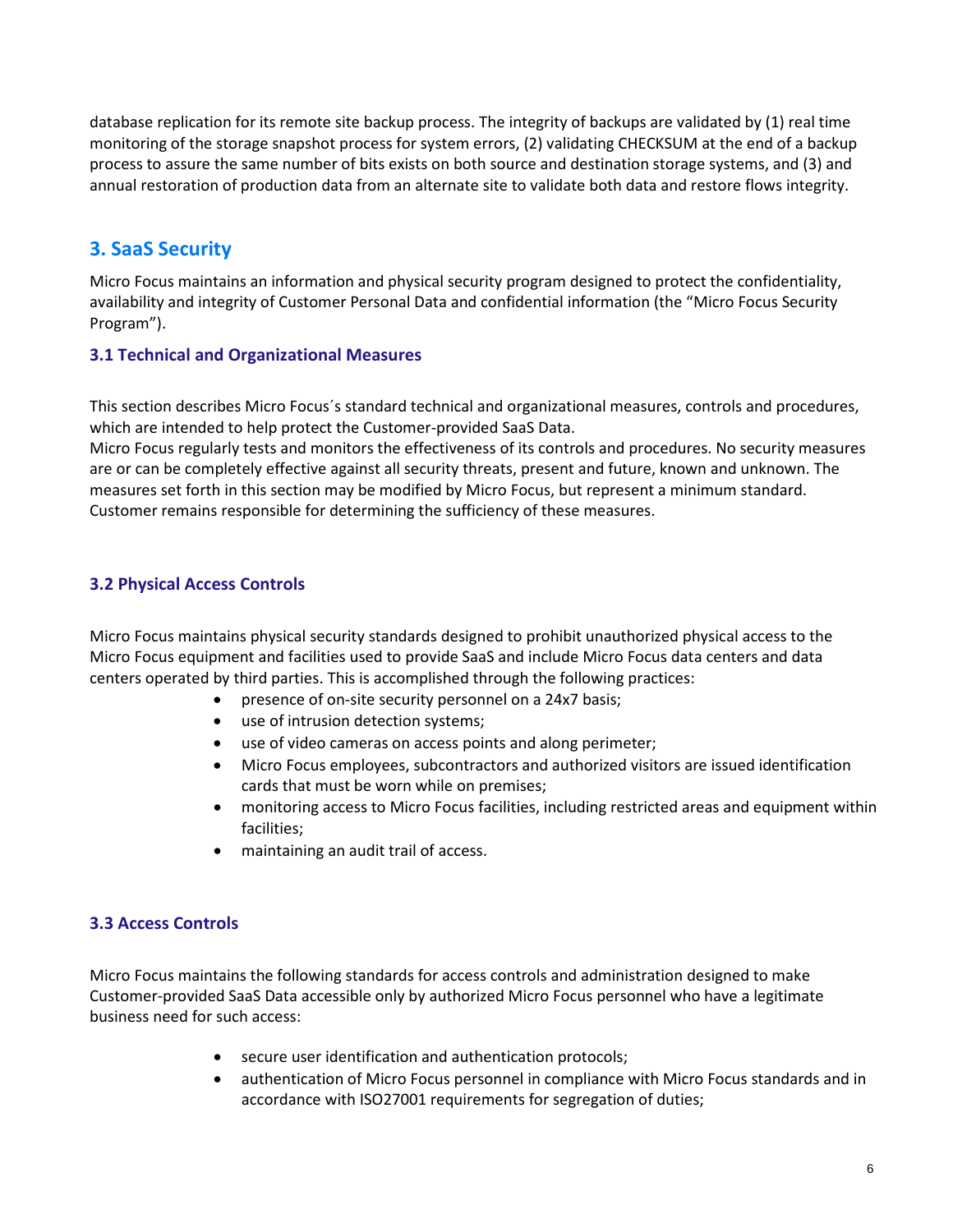- Customer provided SaaS data is accessible only by authorized Micro Focus personnel who have a legitimate business need for such access, with user authentication, sign-on and access controls;
- employment termination or role change is conducted in a controlled and secured manner;
- administrator accounts should only be used for the purpose of performing administrative activities;
- each account with administrative privileges must be traceable to a uniquely-identifiable individual;
- all access to computers and servers must be authenticated and within the scope of an employee's job function;
- collection of information that can link users to actions in the Micro Focus SaaS environment;
- collection and maintenance of log audits for the application, OS, DB, network and security devices according to the baseline requirements identified;
- restriction of access to log information based on user roles and the "need-to-know;" and
- prohibition of shared accounts.

#### **3.4 Availability Controls**

Micro Focus´s business continuity management process includes a rehearsed method of restoring the ability to supply critical services upon a service disruption. Micro Focus's continuity plans cover operational shared infrastructure such as remote access, active directory, DNS services, and mail services. Monitoring systems are designed to generate automatic alerts that notify Micro Focus of events such as a server crash or disconnected network.

Controls regarding disruption prevention include:

- uninterruptible power supplies (UPS) and backup power generators;
- at least two independent power supplies in the building; and
- robust external network connectivity infrastructure.

#### **3.5 Data Segregation**

Micro Focus SaaS environments are segregated logically by Micro Focus SaaS access control mechanisms. Internet-facing devices are configured with a set of access control lists (ACLs), which are designed to prevent unauthorized access to internal networks. Micro Focus uses security solutions on the perimeter level such as: firewalls, IPS/IDS, proxies and content based inspection in order to detect hostile activity in addition to monitoring the environment's health and availability.

# **3.6 Data Encryption**

Micro Focus SaaS uses industry standard techniques to encrypt Customer-provided SaaS Data in transit. All inbound and outbound traffic to the external network is encrypted.

# <span id="page-6-0"></span>**4. Audit**

Micro Focus appoints an independent third party to conduct an annual audit of the applicable policies used by Micro Focus to provide the applicable Micro Focus Quality Center Team on SaaS solution. A summary report or similar documentation will be provided to Customer upon request. Subject to the execution of Micro Focus's standard confidentiality agreement, Micro Focus agrees to respond to a reasonable industry standard information security questionnaire concerning its information and physical security program specific to Micro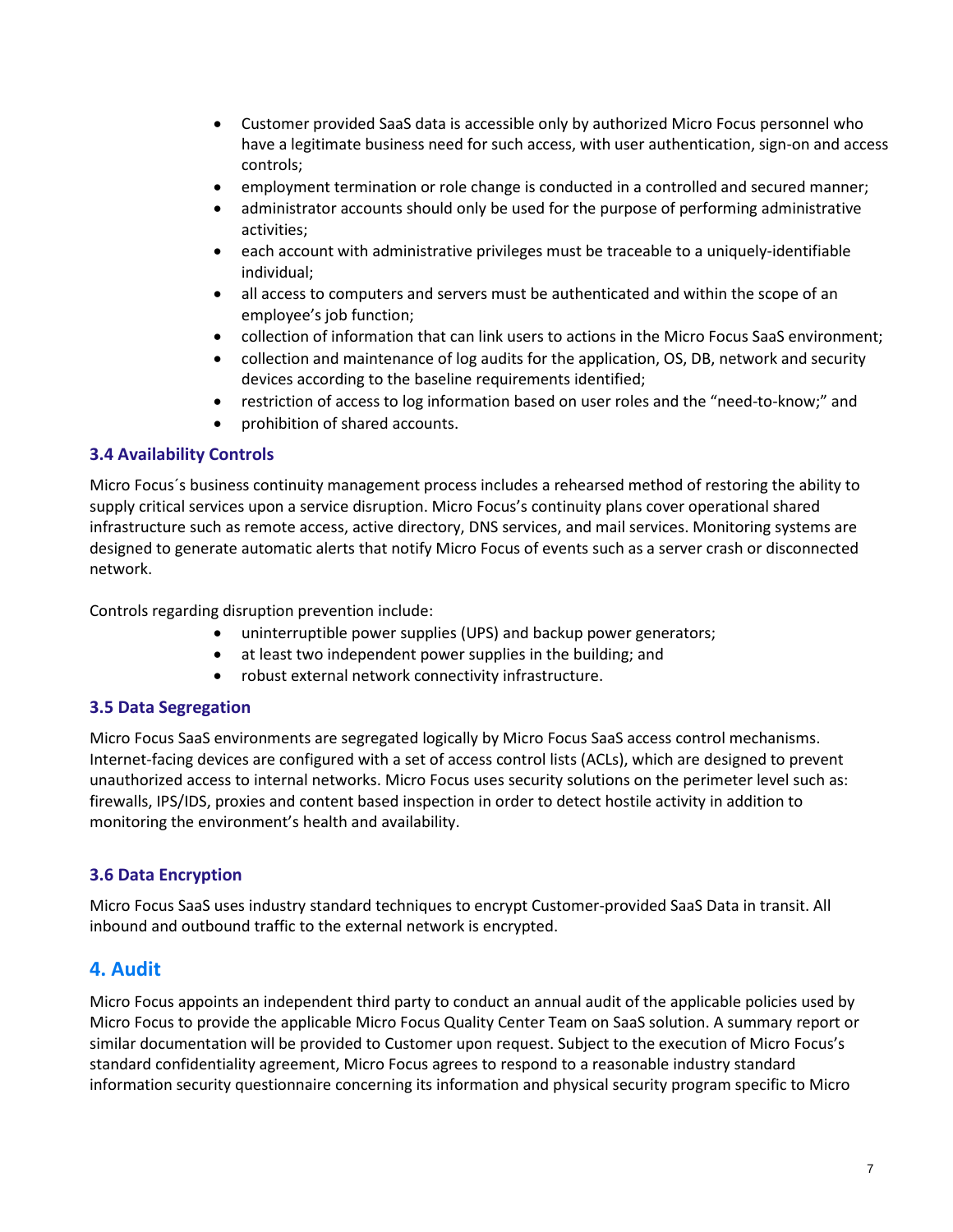Focus SaaS provided pursuant to the applicable Supporting Material no more than once per year. Such information security questionnaire will be considered Micro Focus Confidential Information.

# <span id="page-7-0"></span>**5. Micro Focus Security Policies**

Micro Focus conducts annual reviews of its policies around the delivery of SaaS against ISO 27001. Micro Focus regularly re-evaluates and updates its information and physical security program as the industry evolves, new technologies emerge or new threats are identified.

# <span id="page-7-1"></span>**6. Security Incident Response**

In the event Micro Focus confirms a security incident resulted in the loss, unauthorized disclosure or alteration of Customer-provided SaaS Data ("Security Incident"), Micro Focus will notify Customer of the Security Incident and work to mitigate the impact of such Security Incident. Should Customer believe that there has been unauthorized use of Customer's account, credentials, or passwords, Customer must immediately notify Micro Focus Security Operations Center via softwaresoc@microfocus.com.

# <span id="page-7-2"></span>**7. Micro Focus Employees and Subcontractors**

Micro Focus requests that all employees involved in the processing of Customer-provided SaaS Data are authorized personnel with a need to access the Customer-provided SaaS Data, are bound by appropriate confidentiality obligations and have undergone appropriate training in the protection of customer data. Micro Focus requests that any affiliate or third party subcontractor involved in processing Customer-provided SaaS Data enters into a written agreement with Micro Focus, which includes confidentiality obligations substantially similar to those contained herein and appropriate to the nature of the processing involved.

# <span id="page-7-3"></span>**8. Data Subject Requests**

Micro Focus will, within three (3) business days of receipt, refer to Customer any queries from data subjects in connection with Customer-provided SaaS Data.

# <span id="page-7-4"></span>**9. Scheduled Maintenance**

To enable Customers to plan for scheduled maintenance by Micro Focus, Micro Focus reserves predefined timeframes to be used on an as-needed basis. Micro Focus reserves a weekly two (2) hours window (Sunday 00:00 to 02:00 Pacific Standard Time) and one (1) monthly four (4) hour window (Sunday in the 00:00 to 08:00 Pacific Standard Time block). These windows will be used on an as-needed basis.

Planned windows will be scheduled at least two (2) weeks in advance when Customer action is required, or at least four (4) days in advance otherwise.

#### **9.1 Scheduled Version Updates**

"SaaS Upgrades" are defined as both major version updates, minor version updates and binary patches applied by Micro Focus to Customer's Quality Center Team on Software-as-a-Service solution in production. These may or may not include new features or enhancements. Micro Focus determines whether and when to develop, release and apply any SaaS Upgrade.

Customer is entitled to SaaS Upgrades as part of Quality Center Team on Software-as-a-Service service unless the SaaS Upgrade introduces new functionality that Micro Focus offers on an optional basis for an additional fee.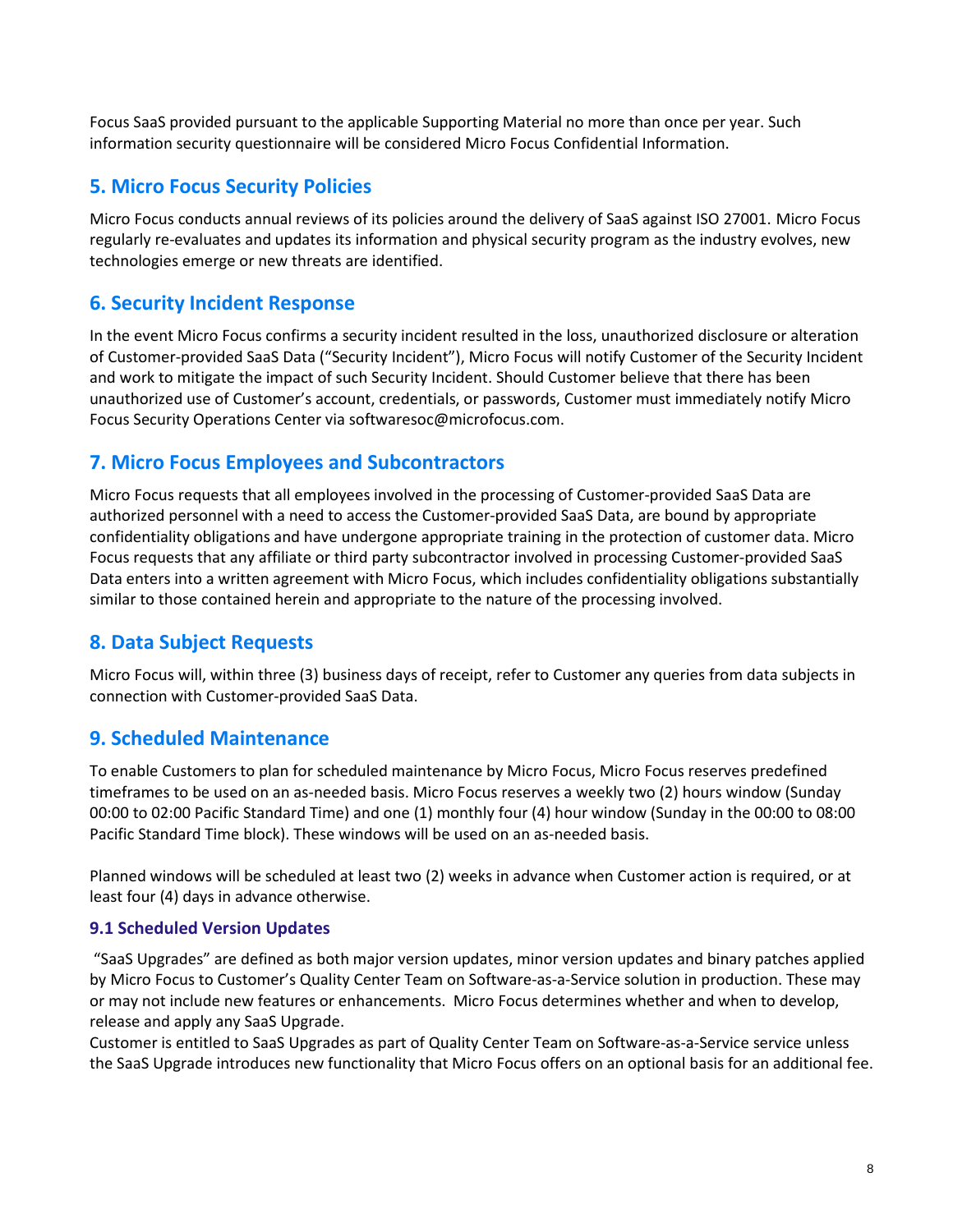Micro Focus will use the Scheduled Maintenance windows defined above to apply the most recent service packs and hot fixes and to perform upgrade to minor versions of Quality Center Team on Software-as-a-Service solution. To enable Customers to plan for scheduled major version updates by Micro Focus, Micro Focus will be scheduling major version updates at least two (2) weeks in advance.

However, if Micro Focus does not receive Customer's cooperation in achieving the SaaS Upgrade in a timely manner, Micro Focus reserves the right to charge additional fees for Quality Center Team on Software-as-a-Service solution that are related to Customer's SaaS instance remaining on a version that is beyond the "end of support" period. Customer also understands that this status may prevent the most recent patches from being applied to its Quality Center Team on Software-as-a-Service solution, and that the availability, performance, and security of Quality Center Team on Software-as-a-Service service as described in Service Description may be impacted as a result.

# <span id="page-8-0"></span>**10. Service Decommissioning**

Customer may cancel Micro Focus SaaS by providing Micro Focus with sixty (60) days written notice prior to the expiration of the SaaS Order Term ("Cancellation"). Such Cancellation shall be effective upon the last day of the then current SaaS Order Term. Upon Cancellation, expiration, or termination of the SaaS Order Term, Micro Focus may disable all Customer access to Quality Center Team on Software-as-a-Service solution, and Customer shall promptly return to Micro Focus (or at Micro Focus's request destroy) any Micro Focus Materials. Micro Focus will make available to Customer such data in the format generally provided by Micro Focus. The target timeframe is set forth below in the Termination Data Retrieval Period SLO section. After such time, Micro Focus shall have no obligation to maintain or provide any such data, which will be deleted in the ordinary course.

# <span id="page-8-1"></span>**11. Service Level Objectives**

Micro Focus provides clear, detailed, and specific Service Level Objectives (SLOs) for the services that SaaS provides to its customers. These SLOs are targets used by Micro Focus to deliver the service and are provided as guidelines. They in no way create a legal requirement or obligation for Micro Focus to always meet these objectives.

**Micro Focus will provide self-service access to Customer to the Service Level Objectives data online at**  <https://home.software.microfocus.com/myaccount/slo/>

#### 1. Solution Provisioning Time SLO

Solution Provisioning is defined as the Quality Center Team on Software-as-a-Service solution being available for access over the internet. Micro Focus targets to make Quality Center Team on Software-as-a-Service available within five (5) business days of the customer's purchase order (PO) being booked within the Micro Focus order management system.

Customer is responsible for installing and configuring any additional onsite components for his applications. Any onsite components of the solution are not in scope of the Solution Provisioning Time SLO. Additionally the import of Customer data into the application is not in scope of the Solution Provisioning Time SLO.

2. Solution Availability SLO

Solution Availability is defined as the Quality Center Team on Software-as-a-Service production application being available for access and use by Customer and its Authorized Users over the Internet. Micro Focus will provide Customer access to the Quality Center Team on Software-as-a-Service production application on a twenty-four hour, seven days a week (24x7) basis at a rate of 99.9 % ("Solution Uptime").

3. Measurement Method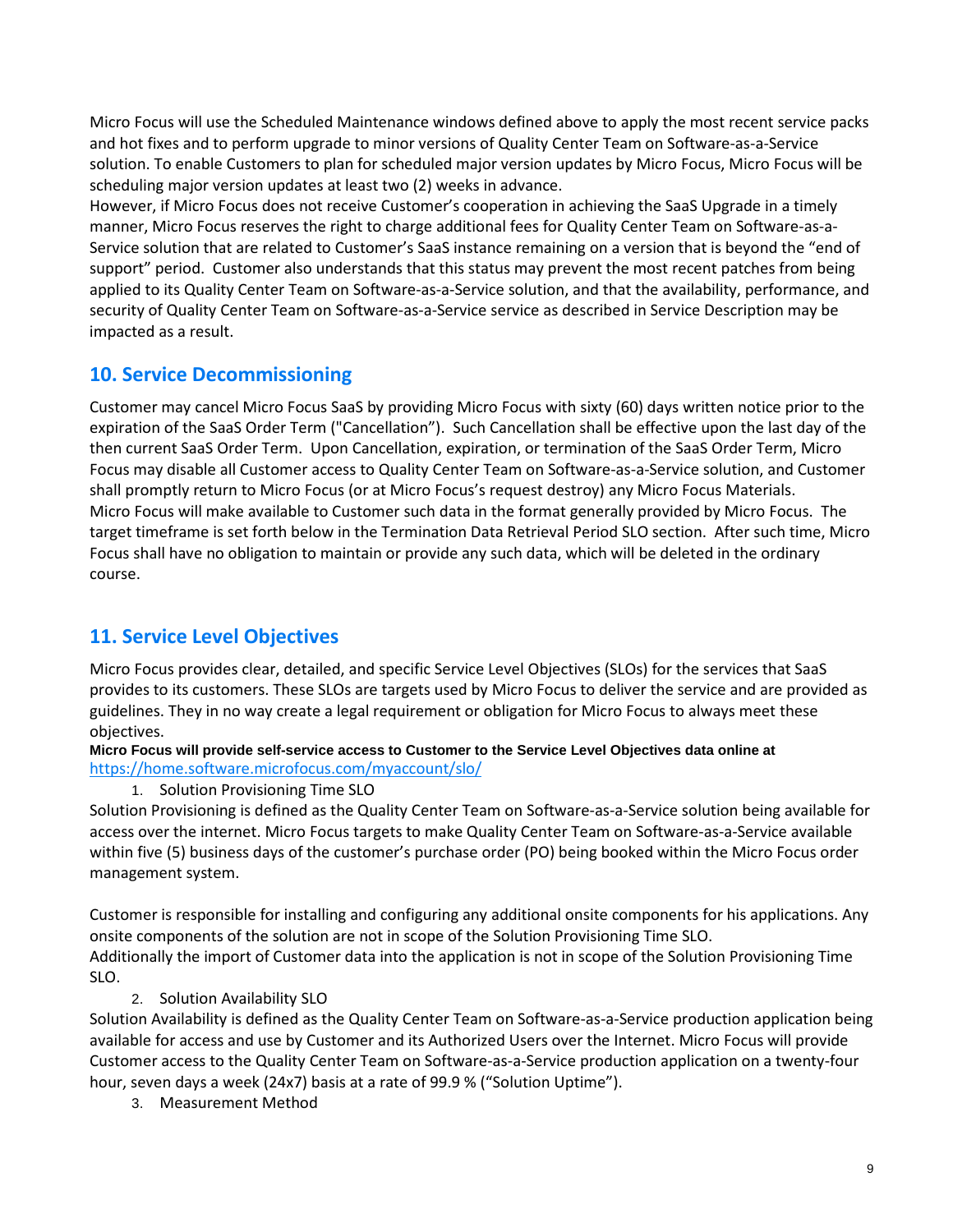Solution Uptime shall be measured by Micro Focus using Micro Focus monitoring software running from a minimum of four global locations with staggered timing.

On a quarterly basis, Solution Support Uptime will be measured using the measurable hours in the quarter (total time minus planned downtime, including maintenance, upgrades, etc.) as the denominator. The numerator is the denominator value minus the time of any outages in the quarter (duration of all outages combined) to give the percentage of available uptime (2,198 actual hours available / 2,200 possible available hours = 99.9% availability).

An "outage" is defined as two consecutive monitor failures within a five-minute period, lasting until the condition has cleared.

Boundaries and Exclusions

Solution Uptime shall not apply to any of the following exceptions:

- Overall Internet congestion, slowdown, or unavailability
- Unavailability of generic Internet services (e.g. DNS servers) due to virus or hacker attacks
- **FIC Force majeure events as described in the terms of the SaaS agreement**
- Actions or omissions of Customer (unless undertaken at the express direction of Micro Focus) or third parties beyond the control of Micro Focus
- Unavailability due to Customer equipment or third-party computer hardware, software, or network infrastructure not within the sole control of Micro Focus
- Scheduled Maintenance
- **Scheduled Version Updates**

# **11.1 Online Support Availability SLO**

Online Support Availability is defined as the Micro Focus SaaS support portal

https://home.software.microfocus.com/myaccount being available for access and use by Customer and its Authorized Users over the Internet. Micro Focus targets to provide Customer access to the Micro Focus SaaS support portal on a twenty-four hour, seven days a week (24x7) basis at a rate of 99.9% ("Online Support Uptime").

1. Measurement Method

Online Support Uptime shall be measured by Micro Focus using Micro Focus monitoring software running from a minimum of four global locations with staggered timing.

On a quarterly basis, Online Support Uptime will be measured using the measurable hours in the quarter (total time minus planned downtime, including maintenance, upgrades, etc.) as the denominator. The numerator is the denominator value minus the time of any outages in the quarter (duration of all outages combined) to give the percentage of available uptime (2,198 actual hours available / 2,200 possible available hours = 99.9 availability).

An "outage" is defined as two consecutive monitor failures within a five-minute period, lasting until the condition has cleared.

2. Boundaries and Exclusions

Online Support Uptime shall not apply to any of the following exceptions:

- Overall Internet congestion, slowdown, or unavailability
- Unavailability of generic Internet services (e.g. DNS servers) due to virus or hacker attacks
- **Force majeure events as described in the terms of agreement**
- Actions or inactions of Customer (unless undertaken at the express direction of Micro Focus) or third parties beyond the control of Micro Focus
- Unavailability due to Customer equipment or third-party computer hardware, software, or network infrastructure not within the sole control of Micro Focus
- Scheduled Maintenance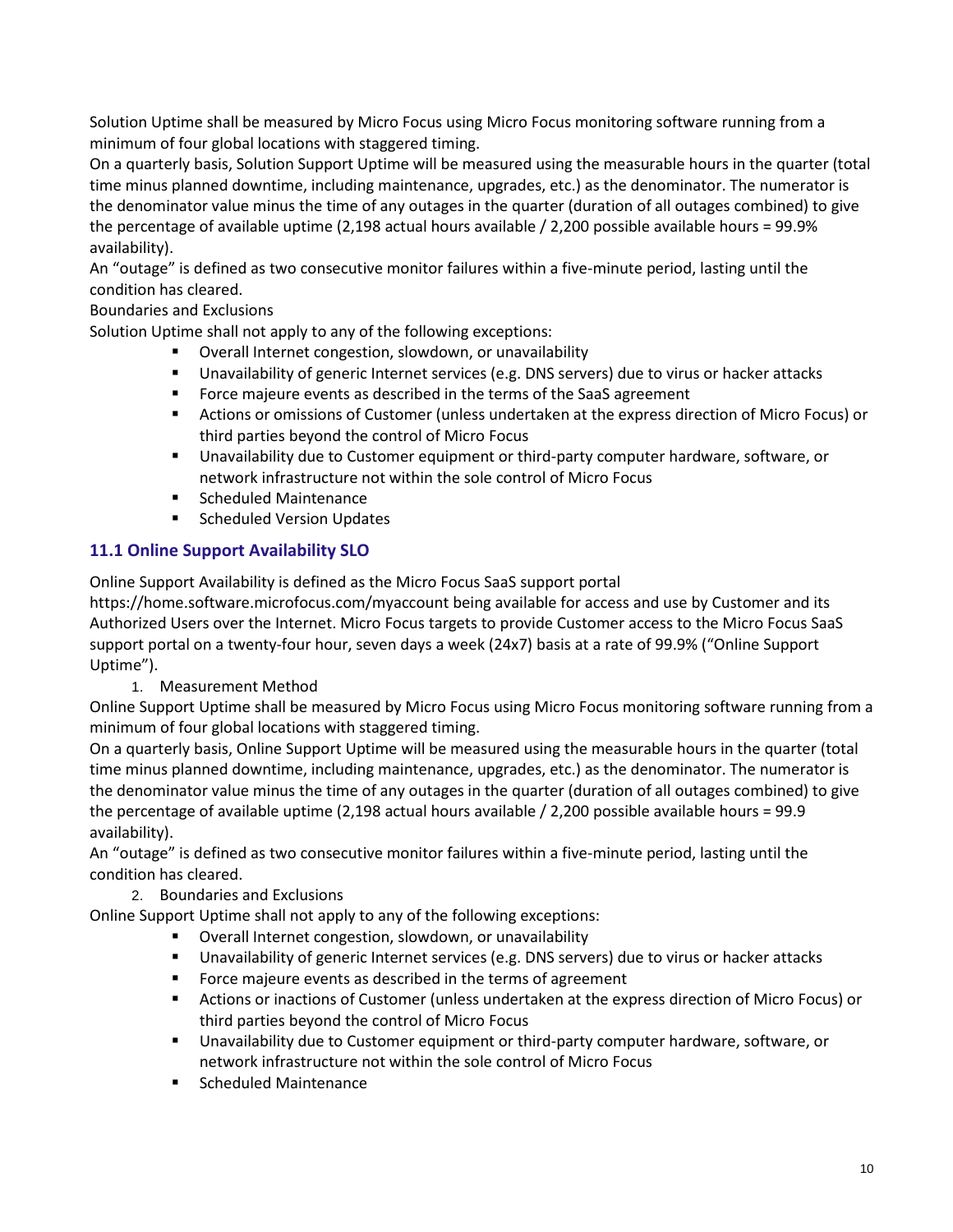# **11.2 Initial SaaS Response Time SLO**

The Initial SaaS Response Time refers to the Service Support. It is defined as the acknowledgment of the receipt of a customer request and the assignment of a case number for tracking purposes. Initial SaaS Response will come as an email to the requester and include the case number and links to track it using Micro Focus online customer portal. The Initial SaaS Response Time covers both service request and support requests. Micro Focus targets to provide the Initial SaaS Response no more than one hour after the successful submission of a customer request.

# **11.3 SaaS Support SLOs**

There are two types of SaaS Support SLOs: Service Request and Support Request SLOs.

- The Service Request SLO applies to the majority of routine system requests. This includes functional system requests (product add/move/change), informational, and administrative requests.
- The Support Request SLO applies to issues that are not part of the standard operation of the service and which causes, or may cause, an interruption to or a reduction in the quality of that service.

The Response and Resolution Targets are provided as guidelines and represent typical request processing by Micro Focus SaaS support teams. They in no way create a legal requirement or obligation for Micro Focus to always respond in the stated time. The Response and Resolution Targets, including their scope and determining factors (such as impact and urgency).

# **11.4 Termination Data Retrieval Period SLO**

The Termination Data Retrieval Period is defined as the length of time in which the customer can retrieve a copy of their customer Quality Center Team on Software-as-a-Service data from Micro Focus. Micro Focus targets to make available such data for download in the format generally provided by Micro Focus for 30 days following the termination of the SaaS Order Term.

# <span id="page-10-0"></span>**12. Standard Service Requirements**

#### **12.1 Roles and Responsibilities**

This section describes general Customer and Micro Focus responsibilities relative to the Micro Focus Quality Center Team on Software-as-a-Service service. Micro Focus's ability to fulfill its responsibilities relative to SaaS is dependent upon Customer fulfilling the responsibilities described below and elsewhere herein:

#### **12.2 Customer Roles and Responsibilities**

| <b>Customer Role</b>  | <b>Responsibilities</b>                                                                                                                                          |
|-----------------------|------------------------------------------------------------------------------------------------------------------------------------------------------------------|
| <b>Business owner</b> | Owns the business relationship between the<br>$\bullet$<br>customer and Micro Focus                                                                              |
|                       | Owns the business relationship with the range of<br>$\bullet$<br>departments and organizations using Micro Focus<br>Quality Center Team on Software-as-a-Service |
|                       | Manages contract issues<br>$\bullet$                                                                                                                             |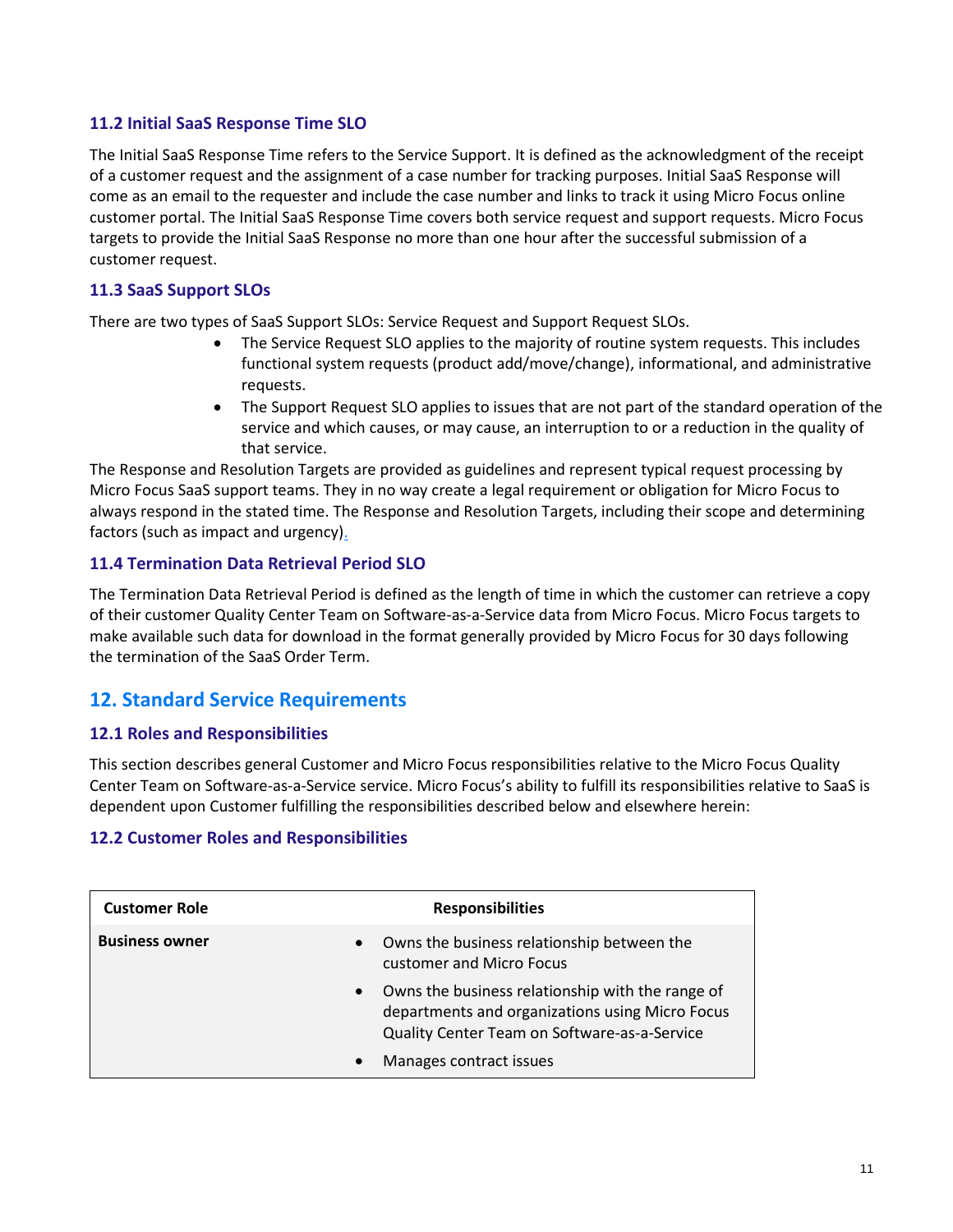| Project                         | Coordinates customer resources as necessary                                                                                                          |
|---------------------------------|------------------------------------------------------------------------------------------------------------------------------------------------------|
| manager                         | Serves as the point of contact between the customer<br>and Micro Focus                                                                               |
|                                 | Drives communication from the customer side                                                                                                          |
|                                 | Serves as the point of escalation for issue resolution<br>$\bullet$<br>and service-related issues                                                    |
| Administrator                   | Serves as the first point of contact for Micro Focus<br>$\bullet$<br>Quality Center Team on Software-as-a-Service end<br>users for problem isolation |
|                                 | Performs Micro Focus Quality Center Team on<br>$\bullet$<br>Software-as-a-Service administration                                                     |
|                                 | Provides tier-1 support and works with Micro Focus to<br>$\bullet$<br>provide tier-2 support                                                         |
|                                 | Coordinates end-user testing as required                                                                                                             |
|                                 | Leads ongoing solution validation<br>$\bullet$                                                                                                       |
|                                 | Trains the end-user community                                                                                                                        |
|                                 | Coordinates infrastructure-related activities at the<br>customer site                                                                                |
|                                 | Owns any customization                                                                                                                               |
| <b>Subject matter</b><br>expert | Leverages the product functionality designed by<br>Customer's Micro Focus Quality Center Team on<br>Software-as-a-Service administrators.            |
|                                 | Provides periodic feedback to the Micro Focus Quality<br>٠<br>Center Team on Software-as-a-Service Administrator                                     |

# **12.3 Micro Focus Roles and Responsibilities**

| Micro Focus Role                               | Responsibilities                                                                                                                                                                                                                                                    |  |
|------------------------------------------------|---------------------------------------------------------------------------------------------------------------------------------------------------------------------------------------------------------------------------------------------------------------------|--|
| <b>Service Operations Center</b><br>staff(SOC) | Primary point of contact for service requests. The<br>customer can contact the Service Operations Center fo<br>all services such as support and maintenance, or issues<br>regarding availability of the Micro Focus Quality Center<br>Team on Software-as-a-Service |  |
|                                                | Provides 24x7 application support<br>$\bullet$<br>Provides 24x7 SaaS infrastructure support<br>$\bullet$                                                                                                                                                            |  |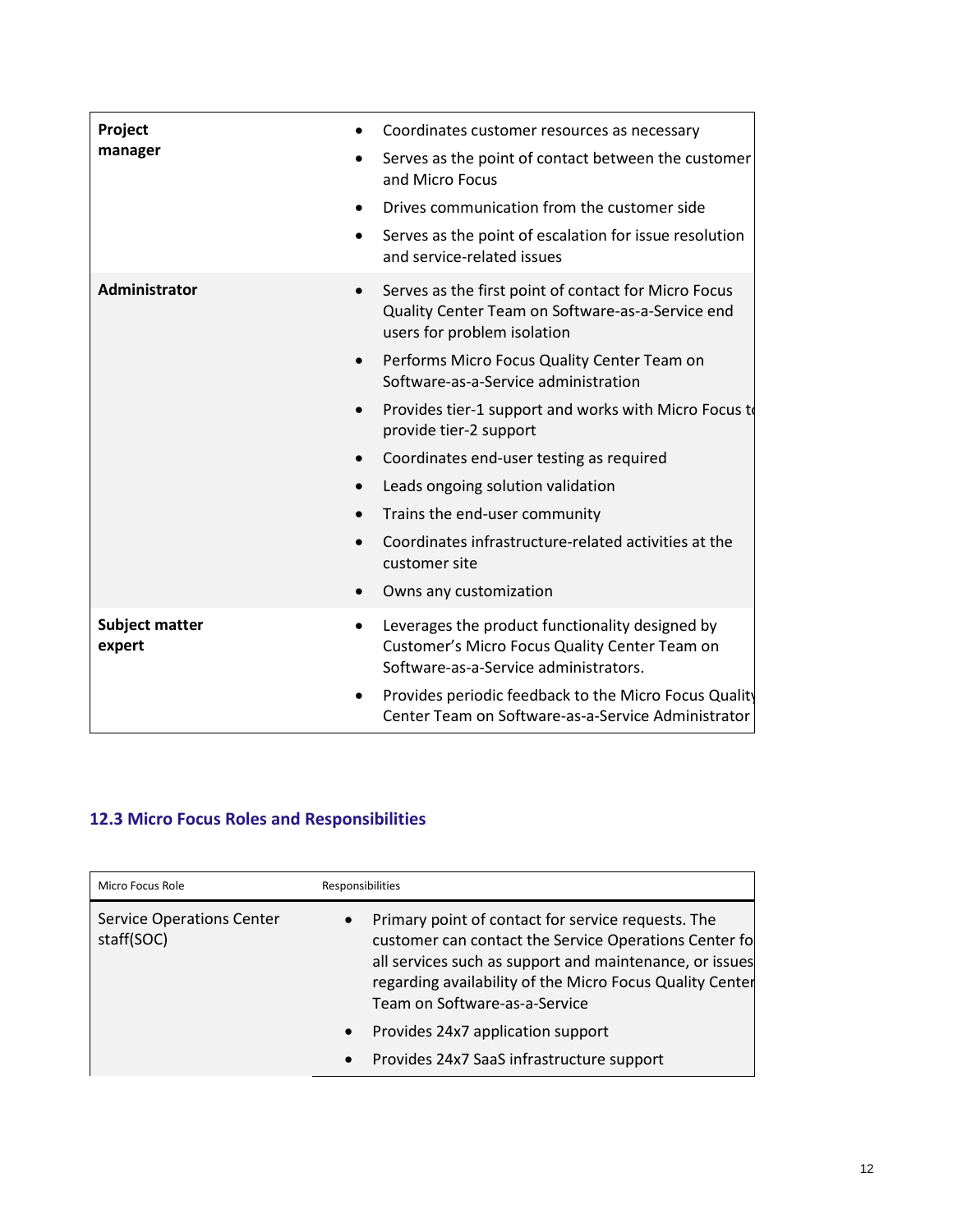| Operations staff (Ops) | Monitors the Micro Focus systems and Micro Focus<br>Quality Center Team on Software-as-a-Service for<br>availability                  |
|------------------------|---------------------------------------------------------------------------------------------------------------------------------------|
|                        | Performs system-related tasks such as backups,<br>archiving, and restoring instances according to Micro<br>Focus's standard practices |

#### **12.4 Assumptions and Dependencies**

This Service Description is based upon the following assumptions and dependencies between the Customer and Micro Focus:

- Customer must have internet connectivity to access this Micro Focus Quality Center Team on Software-as-a-Service.
- Micro Focus Quality Center Team on Software-as-a-Service will be performed remotely and delivered in English only.
- A SaaS Order term is valid for a single application deployment, which cannot be changed during the SaaS Order term.
- The service commencement date is the date on which Customer's purchase order (PO) is booked within the Micro Focus order management system.
- The import of Customer data into the Quality Center Team on Software-as-a-Service solution during the implementation requires that the information is made available to Micro Focus at the appropriate step of the solution implementation and in the Micro Focus designated format.
- Customer must ensure that its administrators maintain accurate contact information with Micro Focus SaaS.
- Customer has determined, selected, and will use options in the Customer environment that are appropriate to meet its requirements, including information security controls, connectivity options, and business continuity, backup and archival options.
- Customer will establish and follow secure practices for individual account-based access for accountability and traceability.

Furthermore this Micro Focus Quality Center Team on Software-as-a-Service is provided based on the assumption that Customer will implement and maintain the following controls in its use of Micro Focus Quality Center Team on Software-as-a-Service:

- Configuring Customer's browser and other clients to interact with Micro Focus Quality Center Team on Software-as-a-Service
- Configuring Customer's network devices to access Micro Focus Quality Center Team on Software-as-a-Service
- Appointing authorized users
- Configuring its Micro Focus Quality Center Team on Software-as-a-Service account to require that end user passwords are sufficiently strong and properly managed
- Procedures for access approvals, modifications and terminations.

# **12.5 Good Faith Cooperation**

Customer acknowledges that Micro Focus's ability to perform the Services depends upon Customer's timely performance of its obligations and cooperation, as well as the accuracy and completeness of any information and data provided to Micro Focus. Where this Service Description requires agreement, approval, acceptance,